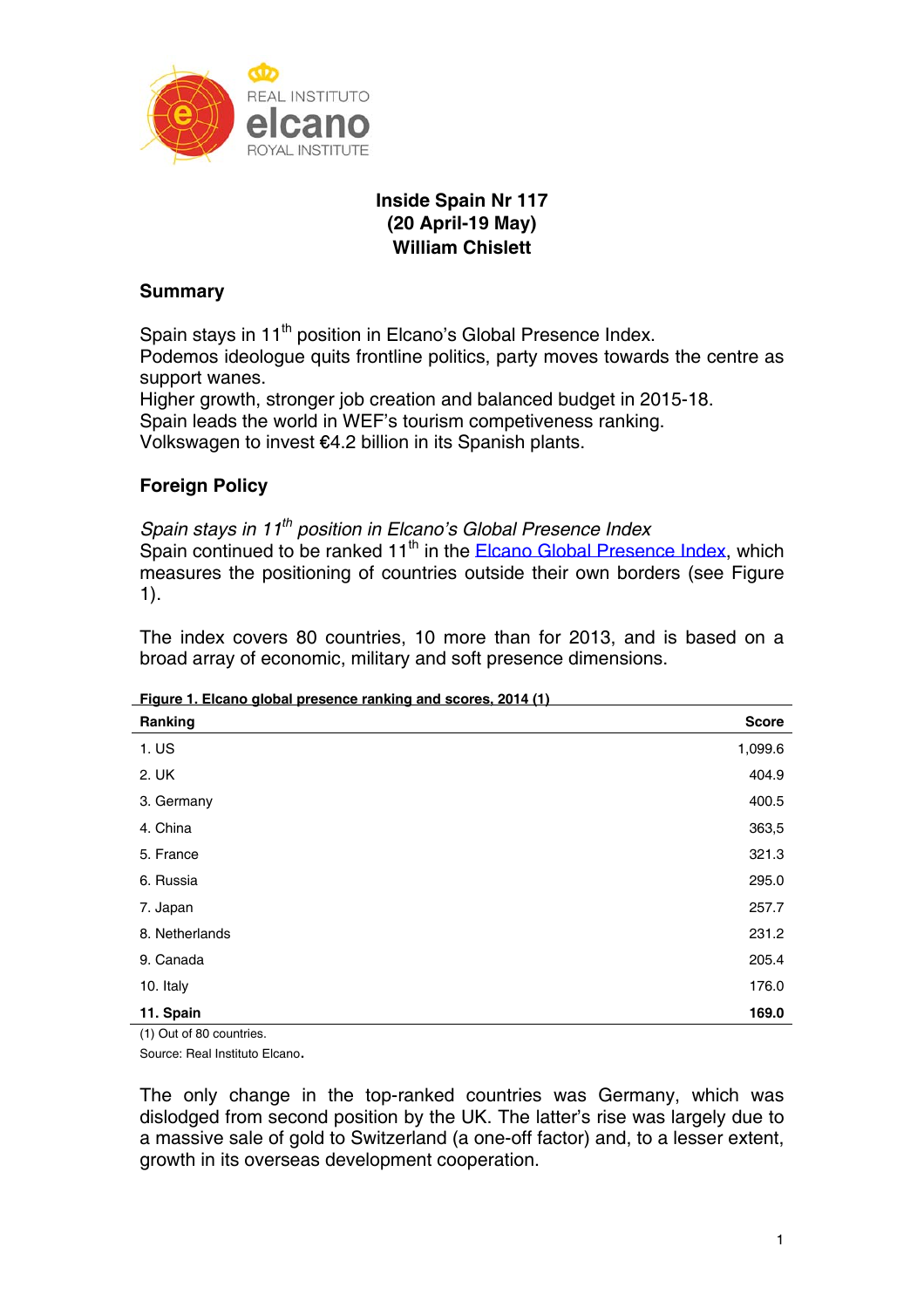

Half of Spain's global presence is due to its soft dimension (see Figure 2).

| economic, military and soft presence dimensions |      |      |       |       |       |       |       |       |
|-------------------------------------------------|------|------|-------|-------|-------|-------|-------|-------|
|                                                 | 1990 | 2000 | 2005  | 2010  | 2011  | 2012  | 2013  | 2014  |
| <b>Economic presence</b>                        | 11.3 | 24.8 | 45.7  | 62,5  | 66.6  | 78.3  | 75.7  | 79.6  |
| % of global presence                            | 27.2 | 36.8 | 43.7  | 43.8  | 43.6  | 46.6  | 46.5  | 47.4  |
| Energy                                          | 1.1  | 1.5  | 3.1   | 3.7   | 4.6   | 8.1   | 7.7   | 7.8   |
| Primary goods                                   | 2.4  | 5.6  | 9.9   | 12.9  | 14.4  | 17.6  | 17.8  | 18.5  |
| <b>Manufactures</b>                             | 2.8  | 5.8  | 9.7   | 10.8  | 11.7  | 13.6  | 12.6  | 14.1  |
| Services                                        | 4.8  | 9.1  | 16.5  | 21.4  | 21.6  | 24.9  | 23.9  | 25.4  |
| Investments                                     | 0.4  | 3.0  | 7.1   | 14.6  | 15.3  | 15.3  | 14.9  | 15.0  |
| <b>Military presence</b>                        | 2.5  | 2.7  | 3.2   | 3.5   | 3.7   | 3.7   | 3.7   | 2.4   |
| % of global presence                            | 5.7  | 3.8  | 2.9   | 2.4   | 2.3   | 2.1   | 2.1   | 1.3   |
| Troops                                          | 0.0  | 0.6  | 0.6   | 0.6   | 0.6   | 0.6   | 0.6   | 0.2   |
| Military equipment                              | 2.4  | 2.0  | 2.4   | 2.8   | 2.9   | 2.9   | 3.0   | 2.1   |
| Soft presence                                   | 28.2 | 40.7 | 56.8  | 78.1  | 84.0  | 87.4  | 84.8  | 87.1  |
| % of global presence                            | 67.1 | 59.4 | 53.5  | 53.9  | 54.1  | 51.3  | 51.4  | 51.2  |
| Migrations                                      | 0.8  | 1.7  | 4.4   | 6.1   | 6.2   | 6.1   | 6.1   | 6.1   |
| Tourism                                         | 20.0 | 24.8 | 29.9  | 27.9  | 28.1  | 30.0  | 30.8  | 32.4  |
| Sports                                          | 1.6  | 2.8  | 5.7   | 8.1   | 8.1   | 7.9   | 7.7   | 7.1   |
| Culture                                         | 1.2  | 1.0  | 2.3   | 3.9   | 3.6   | 4.8   | 5.4   | 5.4   |
| Information                                     | 0.0  | 0.1  | 1.0   | 8.6   | 14.6  | 17.2  | 17.2  | 17.2  |
| Technology                                      | 0.6  | 1.0  | 1.4   | 1.7   | 1.6   | 1.2   | 1.2   | 1.2   |
| Science                                         | 1.6  | 3.8  | 5.2   | 7.3   | 7.7   | 8.4   | 8.9   | 9.5   |
| Education                                       | 0.8  | 3.4  | 1.5   | 4.0   | 4.6   | 5.2   | 4.6   | 4.6   |
| Development cooperation                         | 1.5  | 2.1  | 5.2   | 10.4  | 9.4   | 6.6   | 3.1   | 3.9   |
| Global presence index value                     | 42.0 | 68.2 | 105.6 | 144.1 | 154.3 | 169.3 | 164.2 | 169.0 |
| Position in the index                           | 10   | 11   | 11    | 10    | 11    | 11    | 11    | 11    |

**Figure 2. Spain's global presence index absolute values and % share in the index of the economic, military and soft presence dimensions** 

Source: Elcano Royal Institute.

The index, calculated annually since 2010, measures the ability of states to project themselves beyond their borders. By comparing a state's presence with its actual power (or influence), it is possible to measure the extent to which it is punching above or below its weight.

If the EU is taken as one country, then it still leads the global presence, with a score of 1,214.9 (down from 1,219.8 in 2013) compared with the US's 1,099.6 (up from 1,060.1 in 2013).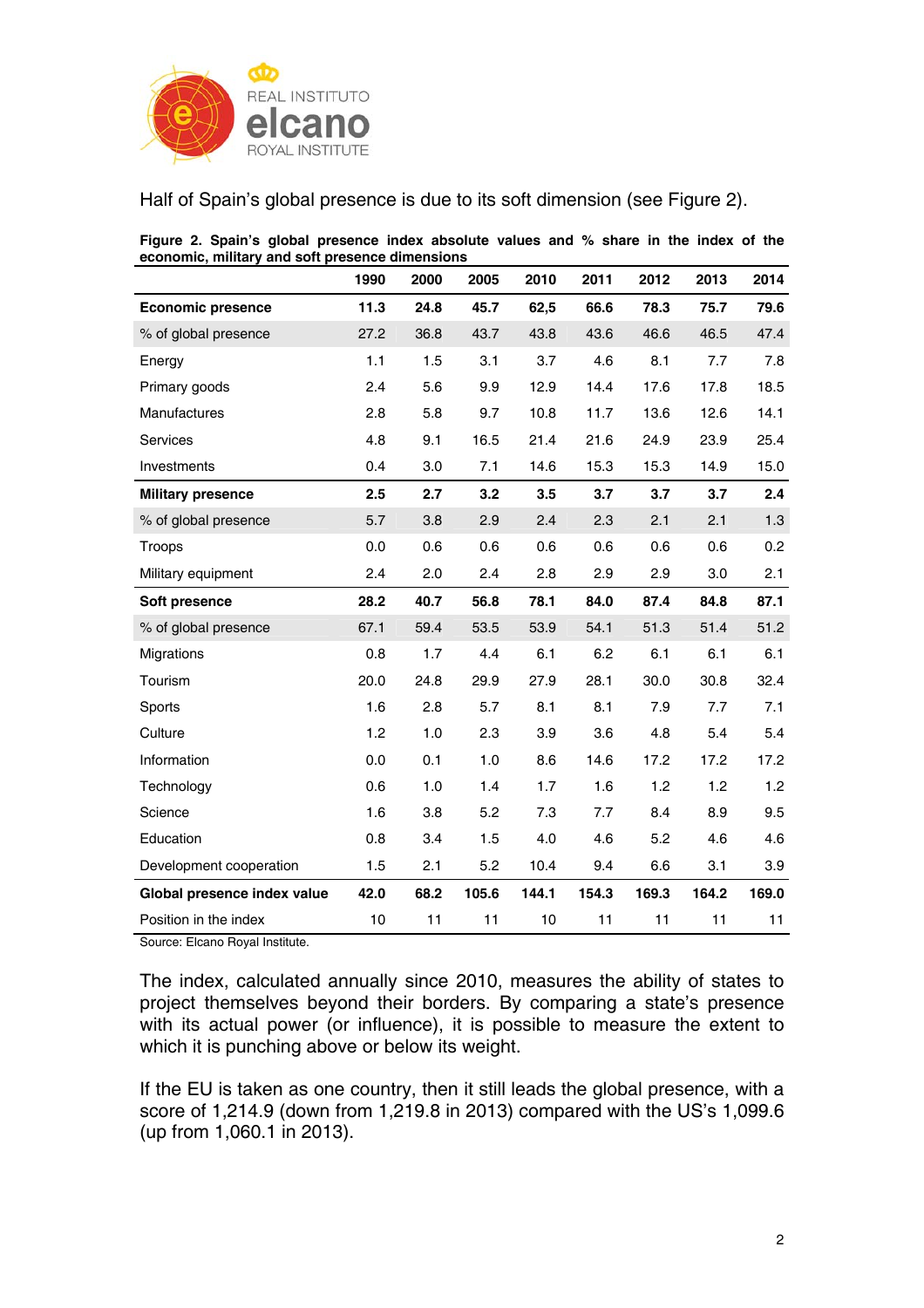

For the first time, the contribution of each EU member state to the EU's global presence is calculated. The UK, Germany and France account for more than half of the EU's global presence (see Figure 3).

| Figure 3. The EU's 2014 global presence by member state (in %) (1) |  |  |  |
|--------------------------------------------------------------------|--|--|--|
|                                                                    |  |  |  |

| Ranking                                            | % contribution |
|----------------------------------------------------|----------------|
| 1. UK                                              | 19.8           |
| 2. Germany                                         | 16.9           |
| 3. France                                          | 14.7           |
| 4. Italy                                           | 7.5            |
| 5. Netherlands                                     | 6.9            |
| 6. Spain                                           | 6.6            |
| $(1)$ $\bigcap_{x \in \mathbb{R}}$ of 00 countries |                |

(1) Out of 28 countries. Source: Elcano Royal Institute.

The Spanish region that contributes the most to the country's global presence is Catalonia, at 21.59%, higher than its contribution to Spain's GDP (19.8%), followed by Madrid (19.5%), which is lower than its GDP contribution (19.8%). Catalonia's strong contribution emphasises the tremendous loss to Spain if the region succeeded in its push for independence.

## *Spain and Egypt to study Cairo-Luxor high-speed train link*

The Spanish and Egyptian governments signed an agreement to study the feasibility of a bullet-train link between Cairo and Luxor during the visit to Madrid by Egyptian President Abdel-Fattah el-Sissi.

Spain has the world's second-longest high-speed rail network after China. Cairo and Luxor, two of Egypt's most popular tourist destinations, are 500 km apart.

The two countries also signed a crime and security cooperation accord. El-Sissi, who as head of the armed forces led the coup against Islamist President Mohammed Morsi and later was elected as a civilian President, held talks with Spanish and Egyptian business leaders.

*'Brexit' would lead to Madrid pressing for joint sovereignty formula for Gibraltar* 

A British exit from the EU would lead to Spain re-visiting the proposal of joint sovereignty for the self-governing UK overseas territory of Gibraltar if the Rock wants to remain in the EU, José Manuel García-Margallo, Spain's Foreign Minister, said.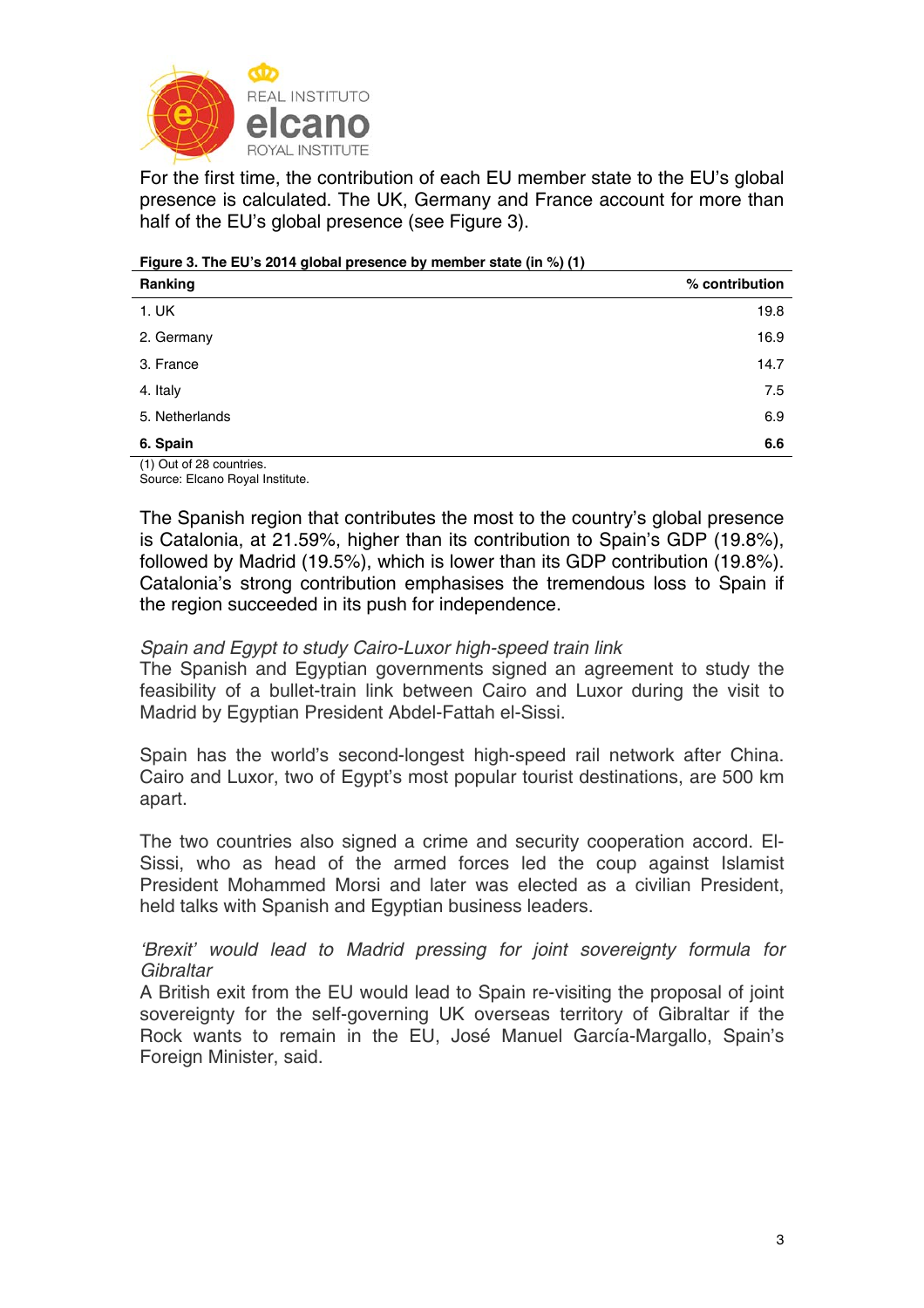

The Minister's remarks followed an article in Politico by Fabian Picardo, Gibraltar's Chief Minister, in which he warned of the 'disastrous consequences of economic exclusion from our main trading bloc' which 'would be compounded by giving Spain a brand new opportunity to lock us out at the border'.

García-Margallo said that if Gibraltar wanted to stay in the EU 'we will have to go down memory lane and dust off that joint sovereignty formula'. In 2002, Gibraltarians overwhelmingly rejected such a proposal on which Spain and the UK were said to have reached agreement.

According to Picardo, when García-Margallo became Foreign Minister he 'asked officials if he could just close the frontier with Gibraltar. Only Gibraltar's British membership of the EU protected it from such an action'.

Spain's Popular Party (PP) government has turned up the heat on Gibraltar. The stringent border controls introduced in July 2013 after Gibraltar enraged Spain by tossing 70 concrete blocks into waters off its coast that are claimed by Spain, in order to encourage sea-life to flourish, continue to cause lengthy queues of cars and pedestrians.

## **Domestic Scene**

## *Podemos ideologue quits frontline politics, party moves toward the centre as support wanes*

Juan Carlos Monedero, one of the founders of the radical anti-establishment party Podemos, which has been narrowly leading the polls if a general election was held today, quit the party's leadership over policy and strategy differences.

He accused the party, led by Pablo Iglesias, of sacrificing its principles in order to win power. Monedero, like Iglesias a political science lecturer at Madrid's Complutense University, will continue to work for the party but not in the front line.

Tensions within Podemos' leadership have been brewing for some time and came to a head when the party was drawing up its programme for the municipal and regional elections on 24 May.

The programme confirms the party's sharp U-turn towards Nordic-style social democracy and away from its association with the populist movements that have erupted across Latin America, especially the 'Bolivarian Revolution' of the late President Hugo Chávez of Venezuela. Monedero was an advisor to Chávez from 2005 to 2010.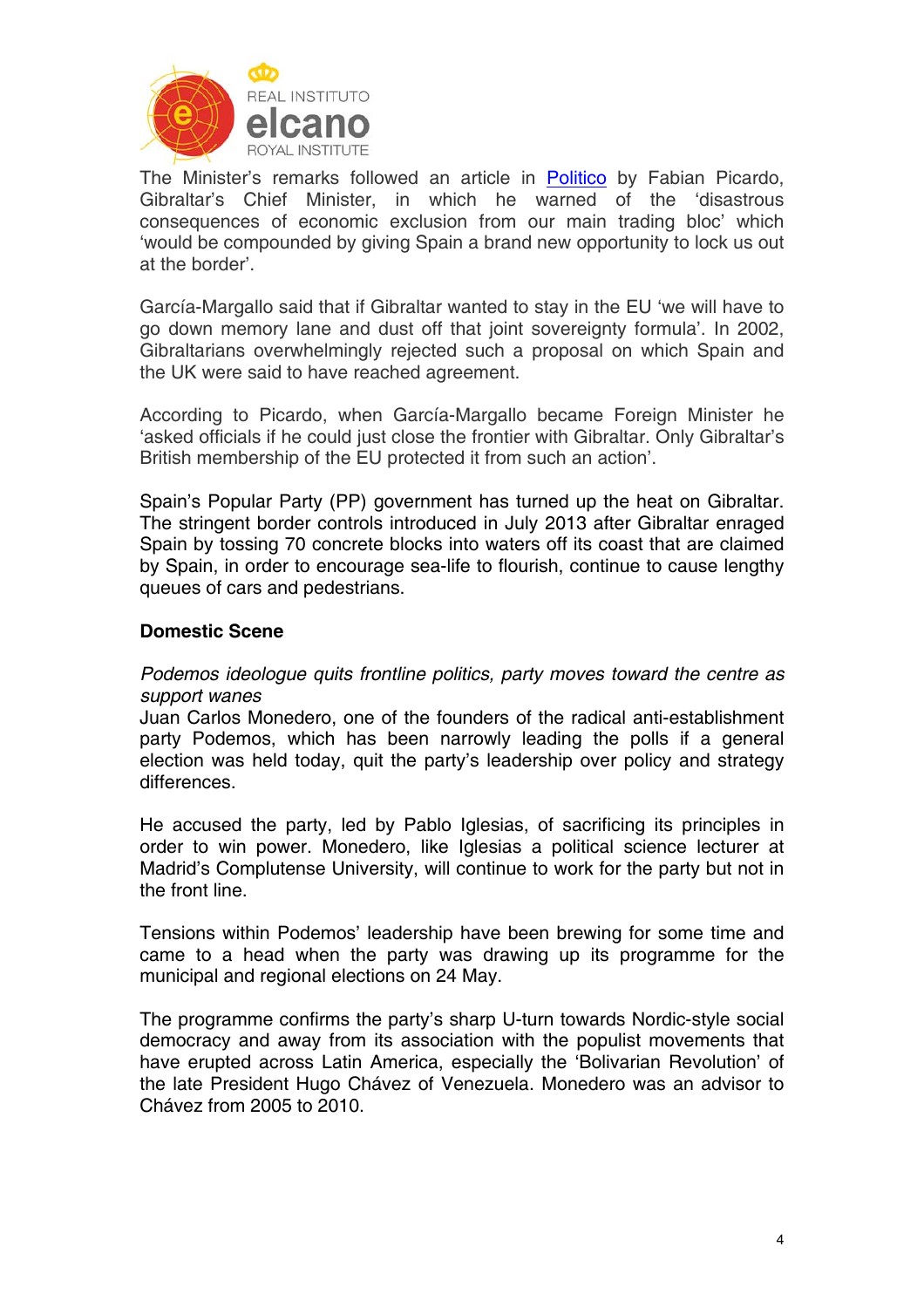

Podemos has now formally ditched the more controversial elements of its European election manifesto presented last year when it burst on to the political stage and began to upend Spanish politics by winning five seats in the European parliament and 1.2 million votes.

Nationalisation of key economic sectors, a state-guaranteed living wage, a 35 hour workweek, mandatory retirement at 60, a law preventing profitable companies from firing workers and a citizen's audit of public debt have been discarded.

The party's star measure of its 215 proposals is a commitment to stop evictions of families who in 'good faith' are unable to keep up with their mortgage payments. This has been a big social problem.

Income tax rates for those earning more than €50,000 a year would be raised but lowered for those earning under €25,000.

Podemos has hit a ceiling in its support. The April Metroscopia poll showed it would win 22.1% of votes compared with 28.2% in January. According to selfplacement scales (where 0 is extreme left and 10 extreme right), 35% of the electorate is located at 5 and the average for the population is 4.7. Four parties -the conservative Popular Party (PP), the Socialists, Podemos and Ciudadanos, the other upstart party– as opposed to the traditional two (PP and Socialists) are competing for votes in the centre ground.

While Podemos' support is waning, that for the centre-right Ciudadanos is rising. Of those at the self-defined position of 5 in the scale, 15% said they would vote for Ciudadanos, 13.7% for the PP, 12.1% for Podemos and 10.1% for the Socialists.

A poll by the government-funded CIS published earlier this month and conducted in April gave Podemos 16.5% of votes if a general election were held today compared to 23.9% in January. The PP would gain 25.6% and the Socialists 24.3%.

No party would be able to form a government on its own and would have to form a coalition or establish a minority government with pacts on a case-bycase basis. A foretaste of what could be in store is being played out in Andalucía where the Socialists won the most seats in the region's election on 22 March, but two months later the party has been unable to form a government as it is short of a majority and all the other parties refuse to support it in one form or another. If this situation persists until 5 July a fresh election will be called.

Opinion polls paint a similar picture to that in Andalucia in some of the 13 other regions and town halls that go to the polls on 24 May.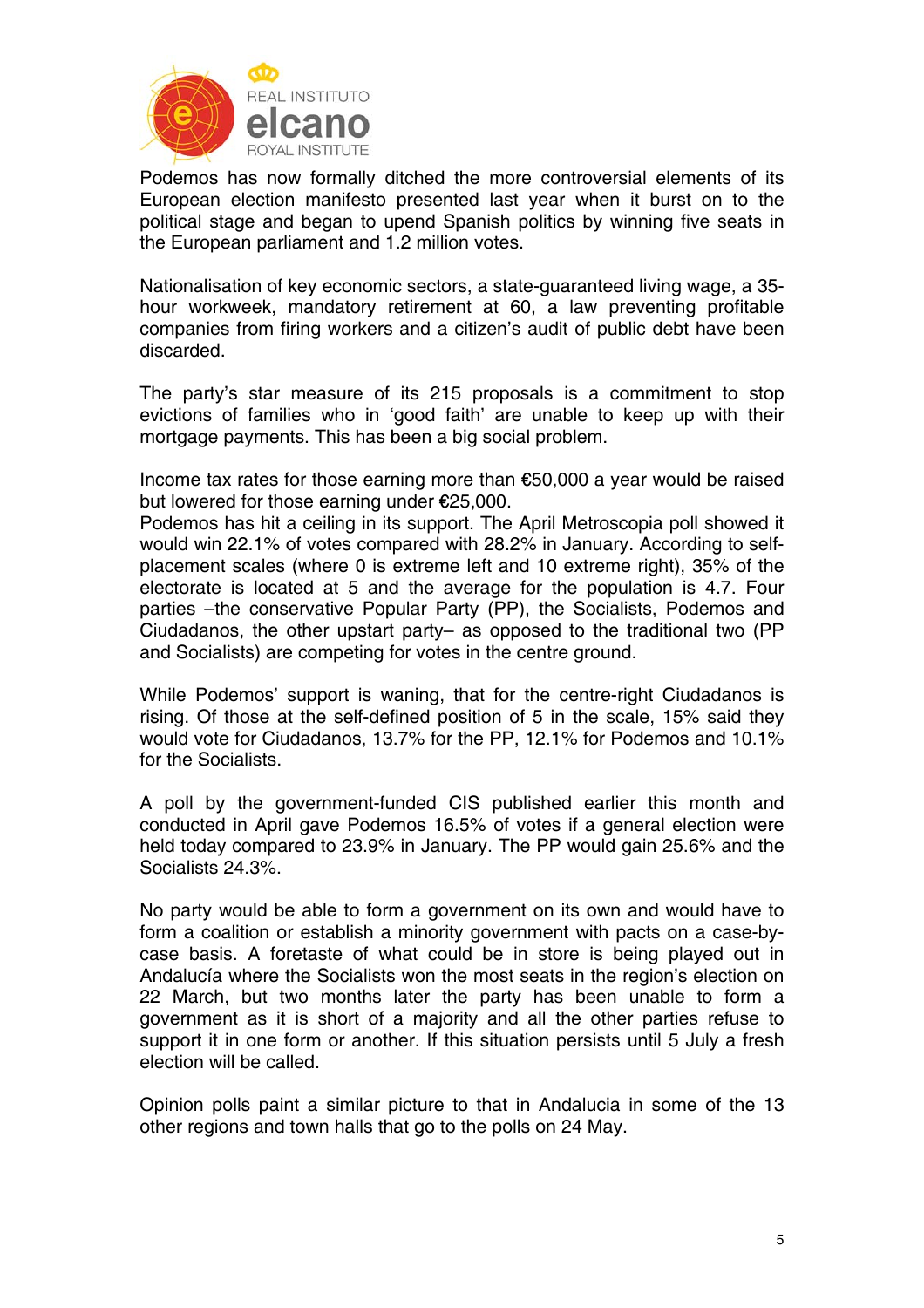

## *Spain at bottom of EU countries in lobbying safeguards*

Spain was ranked  $17<sup>th</sup>$  out of 19 countries in Transparency International's survey of lobbying regulations in the EU, with a score of 21% (see Figure 4). Slovenia was top at 55% and Hungary and Cyprus bottom at 14%.

#### **Figure 4. How strong are safeguards against undue influence and rules to promote ethical lobbying in European political systems? Selected countries (%)**

|                   | <b>Transparency</b> | Integrity | <b>Equality of access</b> | Total score (1) |
|-------------------|---------------------|-----------|---------------------------|-----------------|
| France            | 24                  | 30        | 27                        | 27              |
| Germany           | 13                  | 25        | 30                        | 23              |
| Italy             | 11                  | 27        | 22                        | 20              |
| <b>Spain</b>      | 10                  | 35        | 17                        | 21              |
| UK                | 34                  | 51        | 46                        | 44              |
| Average score (2) | 26                  | 33        | 33                        | 31              |

(1) The overall score is an un-weighted average of results in the three sub-categories. It represents the strength of the overall system of regulatory safeguards against undue influence in lobbying and efforts to promote open and ethical lobbying.

(2) Nineteen countries and three EU institutions (European Commission, European Parliament and Council of the EU).

Source: Transparency International, Lobbying in Europe – Hidden Influence, Privileged Access.

The survey, which also covers three core EU institutions, one of which, the Council of the EU scored an abysmal 19%, comes at a time when public trust in government is at an all-time low and the practice of lobbying is widely associated with secrecy and unfair advantage.

### *Seven Spanish universities with faculties in world's Top 50…*

Spanish universities are ranked low in the world's classifications, but when the classification is made on the basis of faculties the picture tells another story. The latest QS ranking in these terms puts seven of them in the Top 50 (see Figure 5).

#### **Figure 5. Spanish university faculties in the QS Top 50 (position in brackets)**

| Universidad Politécnica de Cataluña | Architecture and built environment (22) |
|-------------------------------------|-----------------------------------------|
|                                     | Civil and structural engineering (35)   |
| Universidad Autónoma de Cataluña    | Veterinary science (23)                 |
| Universidad Pompeu Fabra            | Economics and econometrics (23)         |
| Universidad Ramón Llull (private)   | Business and management studies (29)    |
| Universidad Carlos III              | Economics and econometrics (38)         |
| Universidad de Barcelona            | Philosophy (48)                         |
| Universidad Complutense de Madrid   | Veterinary science (50)                 |
| Universidad Complutense de Madrid   | Dentistry (40)                          |
| Source: OS.                         |                                         |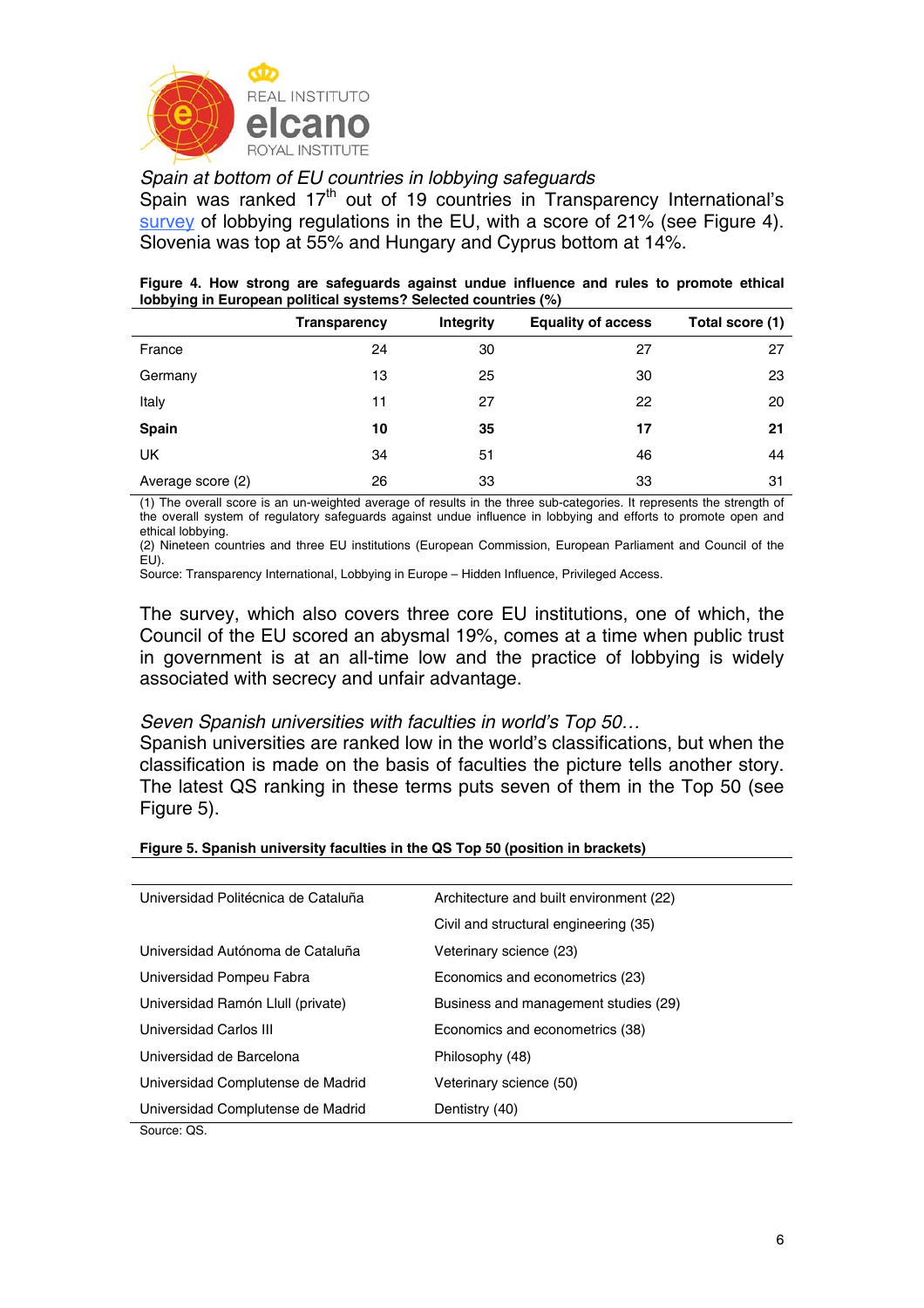

The top-ranked university as whole is Barcelona University in 166<sup>th</sup> place. The rankings of Shanghai (ARWU) and the Times Higher Education give similar results.

The QS survey covers 36 faculties in 894 universities in 60 countries. Overall, US universities continue to dominate the top of the tables, accounting for almost 37% of the top-50 places. Harvard and MIT are by far the most successful institutions, leading in 21 out of 36 subjects between them.

*… Improvement in percentage of those not in education, training or employment* 

For the first time since 2008, the proportion of 15 to 29 year olds not in education, employment or training (known as 'neets') came down in 2014 to 20.7% from 22.5% in 2013, although it is still well above the average for OECD countries of 15%.

Neets have risen steadily since 2008 (15.3%), when the massive property bubble burst, to a peak of 25.8% in 2012. Among the first to lose their jobs were young adults who had dropped out of school at 16 and went to work in the oversized and unsustainable construction sector.

The early school-leaving rate also improved last year to 21.9% from 23.6% in 2013, but it was still almost twice the average EU level.

## **The Economy**

*Higher growth, stronger job creation and balanced budget in 2015-18*  The government upgraded its growth forecast for this year to 2.9% (double that of 2014) in its new macroeconomic *programme*, which envisages the creation of 500,000 jobs a year and an almost balanced budget in 2018 (deficit of 10.2% of GDP in 2012).

These projections are part of the government's stability programme which euro member states have to submit to the European Commission every year (see Figure 6). The government had projected GDP growth of 2% for this year in the programme drawn up in 2014.

|                                    | 2014   | 2015(1) | 2016(1) | 2017(1) | 2018(1) |
|------------------------------------|--------|---------|---------|---------|---------|
| GDP growth $(\%)$                  | 1.4    | 2.9     | 2.9     | 3.0     | 3.0     |
| Unemployment rate (%)              | 24.4   | 22.1    | 19.8    | 17.7    | 15.6    |
| Current account balance (% of GDP) | 1.0    | 1.7     | 1.8     | 1.6     | 1.4     |
| Budget deficit (% of GDP)          | $-5.7$ | $-4.2$  | $-2.8$  | $-1.4$  | $-0.3$  |
| Gross public debt (% of GDP)       | 97.7   | 98.9    | 98.5    | 96.5    | 93.2    |

**Figure 6. Stability Programme, 2015-18** 

(1) Forecasts.

Source: Stability Programme 2015-2018, Economy Ministry.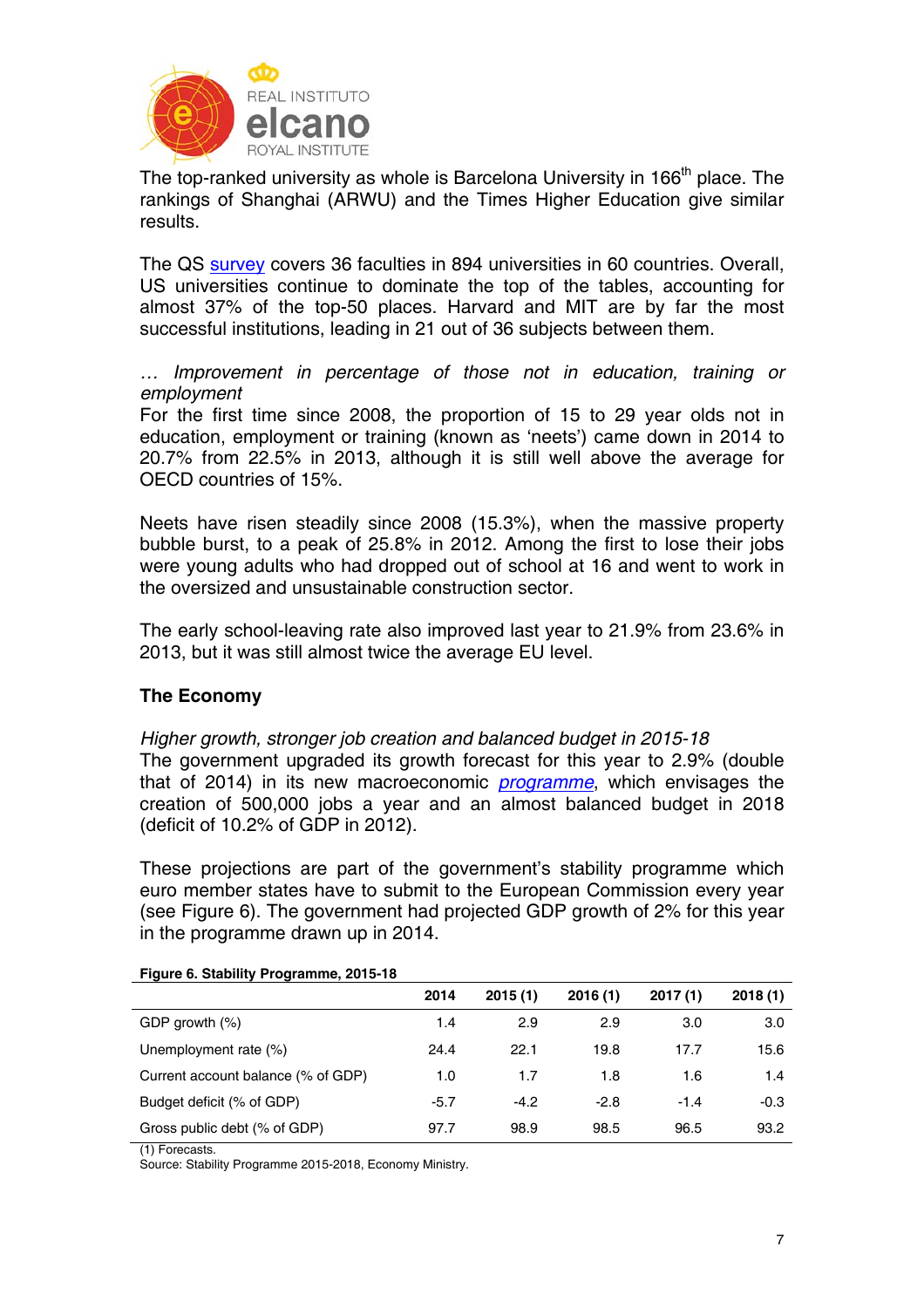

This year's growth will be the highest since 2007, the last year before the economy went into a double-dip recession.

In an electoral year –municipal and regional elections on May 24 and a general election by December– the PP, discredited by a wave of corruption scandals, is loudly trumpeting Spain's recovery in a bid to gain votes in a tight contest with the emergence of two new parties at the national level gaining support.

According to the government, there will be more people in work at the end of this year than at the end of 2011 when the PP ousted the Socialists and the jobless rate will be lower.

Gross public debt, which has almost trebled since 2007, is forecast to peak in GDP terms at 98.9% this year and come down to 93.2% in 2018.

The forecasts would be knocked off course, however, if the assumptions upon which they are based –low oil prices, interest rates at historically low levels, the euro's depreciation and the ECB's liquidity policy– change substantially. If this happened, growth would be 1.5% and not close to 3%.

Job creation is speeding up, with 504,200 more people in work in the year to March 2015, but the unemployment rate at the end of the first quarter was slightly higher than at the end of 2014 at 23.8% (25.9% in March 2014).

The apparent paradox is explained by a still high numerator (more than 5.4 million people unemployed) and a denominator (the labour force) that has declined.

Nevertheless, the latest figures, based on the regular quarterly survey, show that Spain's economy is firmly recovering. Employers created 289,700 jobs on permanent contracts in the year to March and 174,800 temporary positions.

Most of the jobs created were in services (334,900), followed by industry (142,500) and construction (118,500). The number in agriculture dropped by 91,700.

The April unemployment figure based on those registered in government offices (job seekers) was also encouraging. The number of registered unemployed was 4.3 million, 2.67% lower than in March. The number of social security contributors rose above 17 million for the first time since April 2012.

The labour-intensive construction sector is reviving, following the bursting of the massive property bubble in 2008 which caused housing starts to plummet from 865,000 in 2006 to a mere 35,000 in 2014. This sector shed 1.7 million jobs between 2007 and 2013. In the 12 months to March 20% of employment,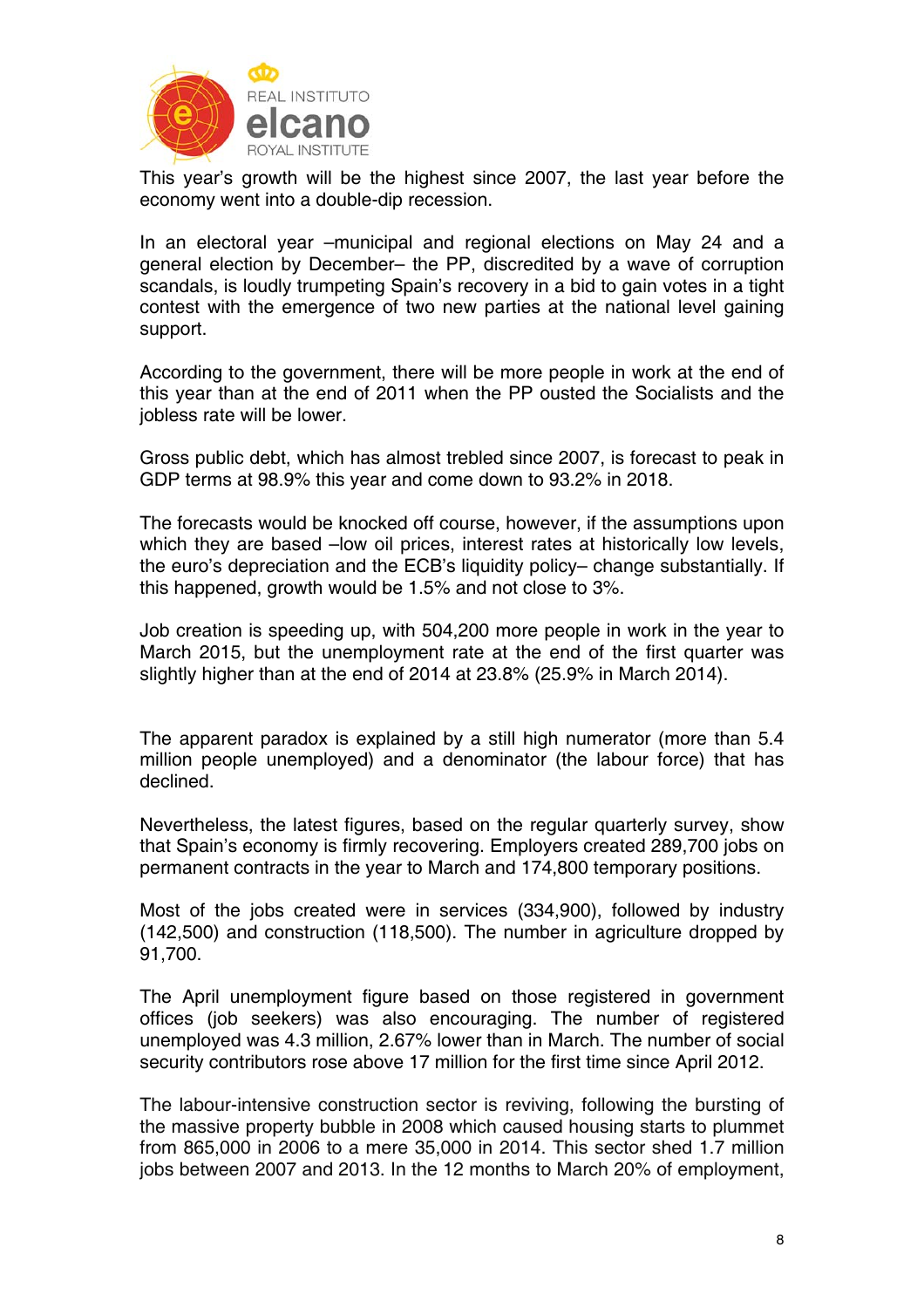

according to the quarterly labour-force survey, was created in this sector, which is a much higher proportion than its share in total GDP. In the first quarter of 2015 the sector created 30,300 jobs (in civil works and property), while industry added 2,300 and services lost 135,400.

The harsh reality for many families continued to be highlighted, however, by the 1.79 million households with no member in employment. In April, 55.4% of those registered as unemployed received some kind of subsidy, down from 64.5% in January 2013. Almost one in four unemployed people in 2014 had been without work for three years or more, according to the labour force survey (see Figure 7).

#### **Figure 7. Long-term unemployment (million and %)**

|                            | 2007 | 2009 | 2010 | 2011 | 2012 | 2013 | 2014 |
|----------------------------|------|------|------|------|------|------|------|
| Total unemployed (million) | 1.84 | 4.15 | 4.64 | 5.01 | 5.81 | 6.05 | 5.61 |
| Three years or more $(\%)$ | 14   |      |      | 14   | 18   |      | 25   |
|                            |      |      |      |      |      |      |      |

Source: INE.

Spain also has the dubious distinction of having four regions in 2014 with the highest jobless rates in the EU out of a total of 272 regions (see Figure 8).

|                                            | Rate $(\%)$ |
|--------------------------------------------|-------------|
| 1. Andalucía (Spain)                       | 34.8        |
| 2. Canary Islands (Spain)                  | 32.4        |
| 3. Ceuta (Spanish North African enclave)   | 31.9        |
| 4. Extremadura (Spain)                     | 29.8        |
| 5. Castilla-La Mancha (Spain)              | 29.0        |
| 6=Dytiki Ellada (Greece)                   | 28.7        |
| 6 = Kentriki Makedonia (Greece)            | 28.7        |
| 8. Melilla (Spanish North African enclave) | 28.4        |
| 9. Dytiki Makedonia (Greece)               | 27.6        |
| 10. Attiki (Greece)                        | 27.3        |
| Courset Europtet                           |             |

Source: Eurostat.

Eurostat's annual poll of the EU labour market showed that 57% of part-time workers in Spain (mostly women) worked fewer hours than they would have liked last year (see Figure 9).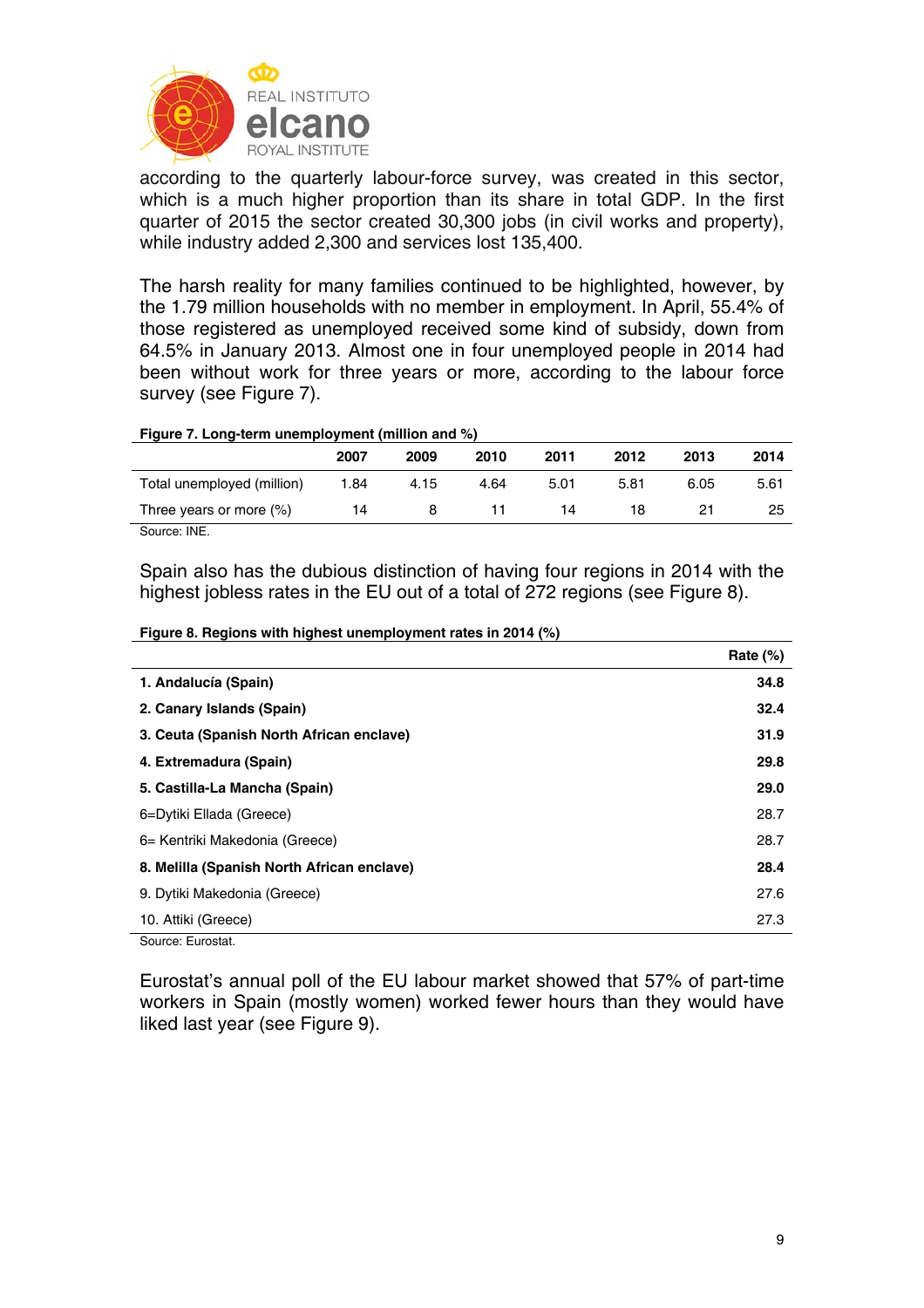

#### **Figure 9. Underemployment and part-time work, 2014**

|           |                       | Persons aged 15 to 74 working part-time<br>and being underemployed |                                                               |
|-----------|-----------------------|--------------------------------------------------------------------|---------------------------------------------------------------|
|           | Share of women<br>(%) | As % of part -time<br>employed                                     | Part-time employed aged 15 to 74, in<br>% of total employment |
| France    | 74                    | 32.1                                                               | 18.9                                                          |
| Germany   | 73                    | 14.9                                                               | 27.5                                                          |
| Greece    | 55                    | 72.1                                                               | 9.4                                                           |
| Italy     | 61                    | 18.3                                                               | 18.3                                                          |
| Spain     | 69                    | 57.3                                                               | 15.9                                                          |
| <b>UK</b> | 64                    | 22.4                                                               | 26.5                                                          |
| EU        | 67                    | 22.2                                                               | 20.3                                                          |

Source: Eurostat.

## *Government revenue still low, but deficit comes in on target*

The government's revenue (taxes and other sources of income) improved marginally in 2014 to 37.8% of GDP and government expenditure was reduced to 43.6%. This left the government deficit on target at 5.8% of GDP.

Spain's revenue and expenditure in GDP terms are well below the respective EU averages of 45.2% and 48.1% (see Figure 10).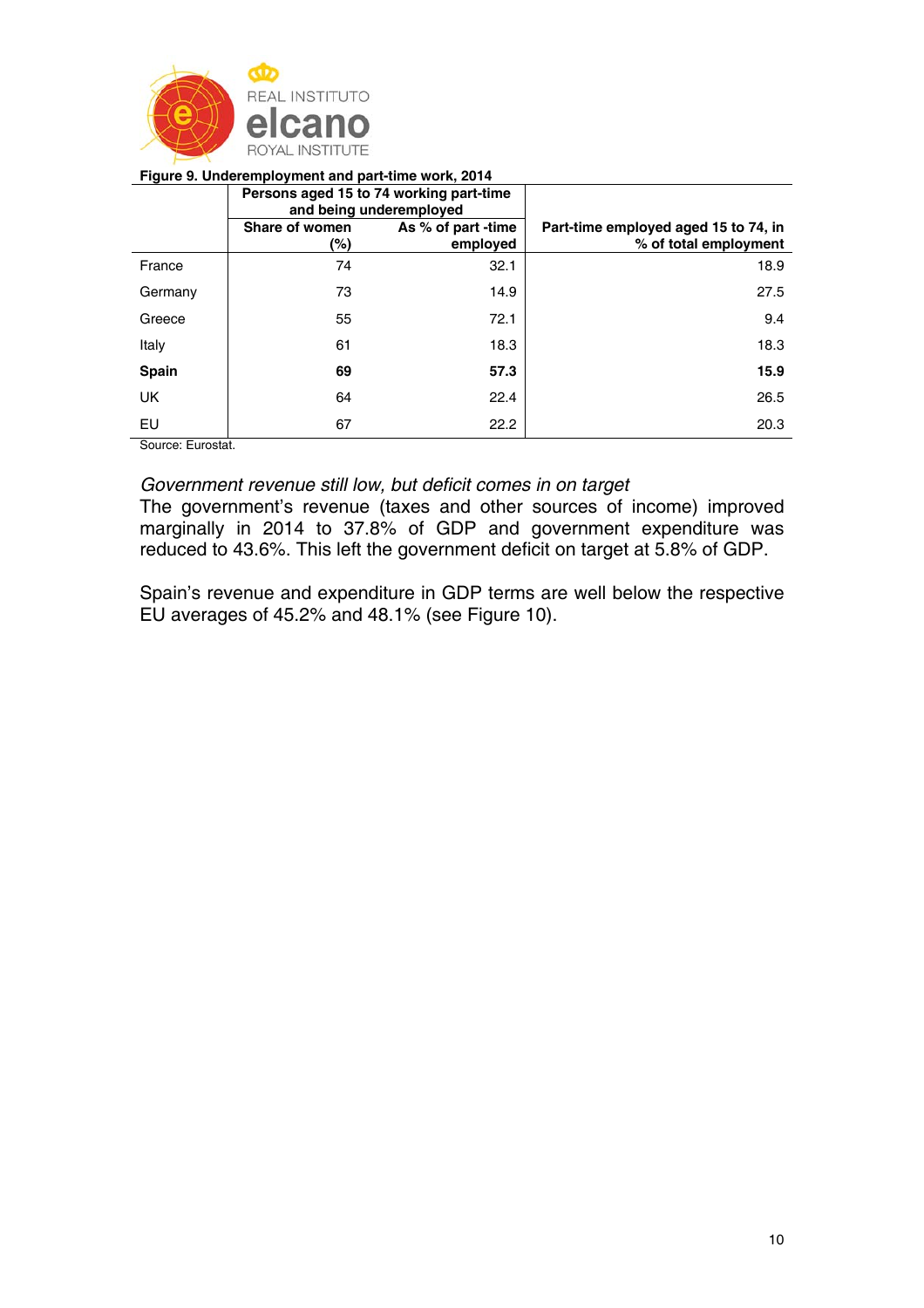

#### **Figure 10. Government revenue, spending and deficit, 2011-14 (% of GDP)**

|               | 2011   | 2012    | 2013   | 2014   |
|---------------|--------|---------|--------|--------|
| France        |        |         |        |        |
| Gov. revenue  | 50.8   | 52.0    | 52.9   | 53.2   |
| Gov. spending | 55.9   | 56.8    | 57.0   | 57.2   |
| Gov. deficit  | $-5.1$ | $-4.8$  | $-4.1$ | $-4.0$ |
| Gov. debt     | 85.2   | 89.6    | 92.3   | 5.0    |
| Germany       |        |         |        |        |
| Gov. revenue  | 43.7   | 44.3    | 44.5   | 44.6   |
| Gov. spending | 44.6   | 44.2    | 44.3   | 43.9   |
| Gov. deficit  | $-0.9$ | 0.1     | 0.1    | 0.7    |
| Gov. debt     | 77.9   | 79.3    | 77.1   | 74.7   |
| Italy         |        |         |        |        |
| Gov. revenue  | 45.6   | 47.8    | 48.0   | 48.1   |
| Gov. spending | 49.1   | 50.8    | 50.9   | 51.1   |
| Gov. deficit  | $-3.5$ | $-3.0$  | $-2.9$ | $-3.0$ |
| Gov. debt     | 116.4  | 123.1   | 128.5  | 132.1  |
| Spain         |        |         |        |        |
| Gov. revenue  | 36.0   | 37.0    | 37.5   | 37.8   |
| Gov. spending | 45.4   | 47.3    | 44.3   | 43.6   |
| Gov. deficit  | $-9.4$ | $-10.3$ | $-6.8$ | $-5.8$ |
| Gov. debt     | 69.2   | 84.4    | 92.1   | 97.7   |
| <b>EU-28</b>  |        |         |        |        |
| Gov. revenue  | 44.0   | 44.7    | 45.4   | 45.2   |
| Gov. spending | 48.5   | 49.0    | 48.6   | 48.1   |
| Gov. deficit  | $-4.5$ | $-4.2$  | $-3.2$ | $-2.9$ |
| Gov. debt     | 80.9   | 83.7    | 85.5   | 86.8   |

Source: Eurostat.

The European Commission has given Spain until 2016 to reach the threshold deficit level of 3% of GDP.

## *Spain leads the world in WEF's tourism competiveness ranking*  Spain, the third most visited country in the world, heads the World Economic Forum's tourism competitiveness ranking for the first time (see Figure 11). It was ranked fourth in the last index and eighth in 2011.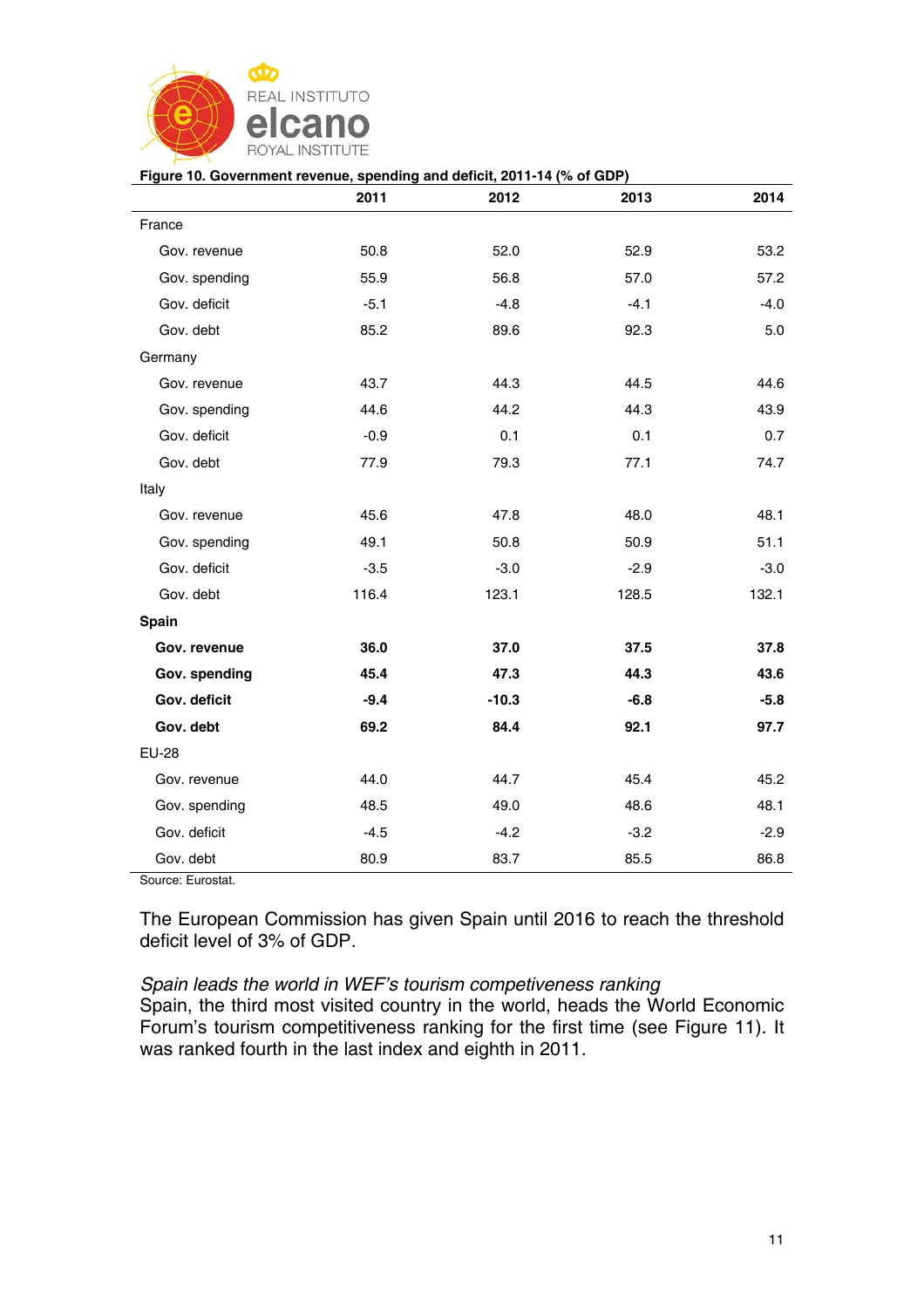

|  | Figure 11. Travel and Tourism Competitiveness Index 2015 Ranking |  |  |
|--|------------------------------------------------------------------|--|--|
|  |                                                                  |  |  |

| Country and ranking (out of 141) | <b>Score (1-7)</b> |
|----------------------------------|--------------------|
| 1. Spain                         | 5.31               |
| 2. France                        | 5.24               |
| 3. Germany                       | 5.22               |
| 4. US                            | 5.12               |
| 5. UK                            | 5.12               |
| 6. Switzerland                   | 4.99               |
| 7. Australia                     | 4.98               |
| 8. Italy                         | 4.98               |
| 9. Japan                         | 4.94               |
| 10. Canada                       | 4.92               |

Source: World Economic Forum.

The *index* is based on four sub-indexes, 14 pillars and 90 individual indicators. The low rank for business environment  $(100<sup>th</sup>)$  reflects the red tape related to construction permits and an inefficient legal framework, while the labour market (113<sup>th</sup>) is still assessed as somewhat rigid (see Figure 12).

|       |  |  | Figure 12. Spain's position in the main components comprising the travel and tourism (T&T) |  |  |  |
|-------|--|--|--------------------------------------------------------------------------------------------|--|--|--|
| index |  |  |                                                                                            |  |  |  |

|                                                                      | Rank out of 141 | <b>Score (1-7)</b> |
|----------------------------------------------------------------------|-----------------|--------------------|
| <b>Enabling environment</b>                                          | 35              | 5.26               |
| <b>Business environment</b>                                          | 100             | 4.09               |
| Safety and security                                                  | 31              | 5.97               |
| Health and hygiene                                                   | 33              | 6.11               |
| Human resources and labour market                                    | 34              | 4.87               |
| <b>ICT Readiness</b>                                                 | 31              | 5.26               |
| T&T policy and enabling conditions                                   | 8               | 4.66               |
| Prioritisation of travel and tourism                                 | 6               | 5.89               |
| International openness                                               | 41              | 3.93               |
| Price competitiveness                                                | 105             | 4.22               |
| Environmental sustainability                                         | 29              | 4.61               |
| <b>Infrastructure</b>                                                | $\mathbf{2}$    | 5.68               |
| Air transport infrastructure                                         | 12              | 4.91               |
| Ground and port infrastructure                                       | 10              | 5.54               |
| Tourist service infrastructure                                       | 4               | 6.58               |
| <b>Natural and cultural resources</b>                                | 4               | 5.64               |
| Natural resources                                                    | 14              | 4.59               |
| Cultural resources and business travel<br>マン・14 しょうよう ロー・マー・エンジン ロー・ | 1               | 6.69               |

Source: World Economic Forum.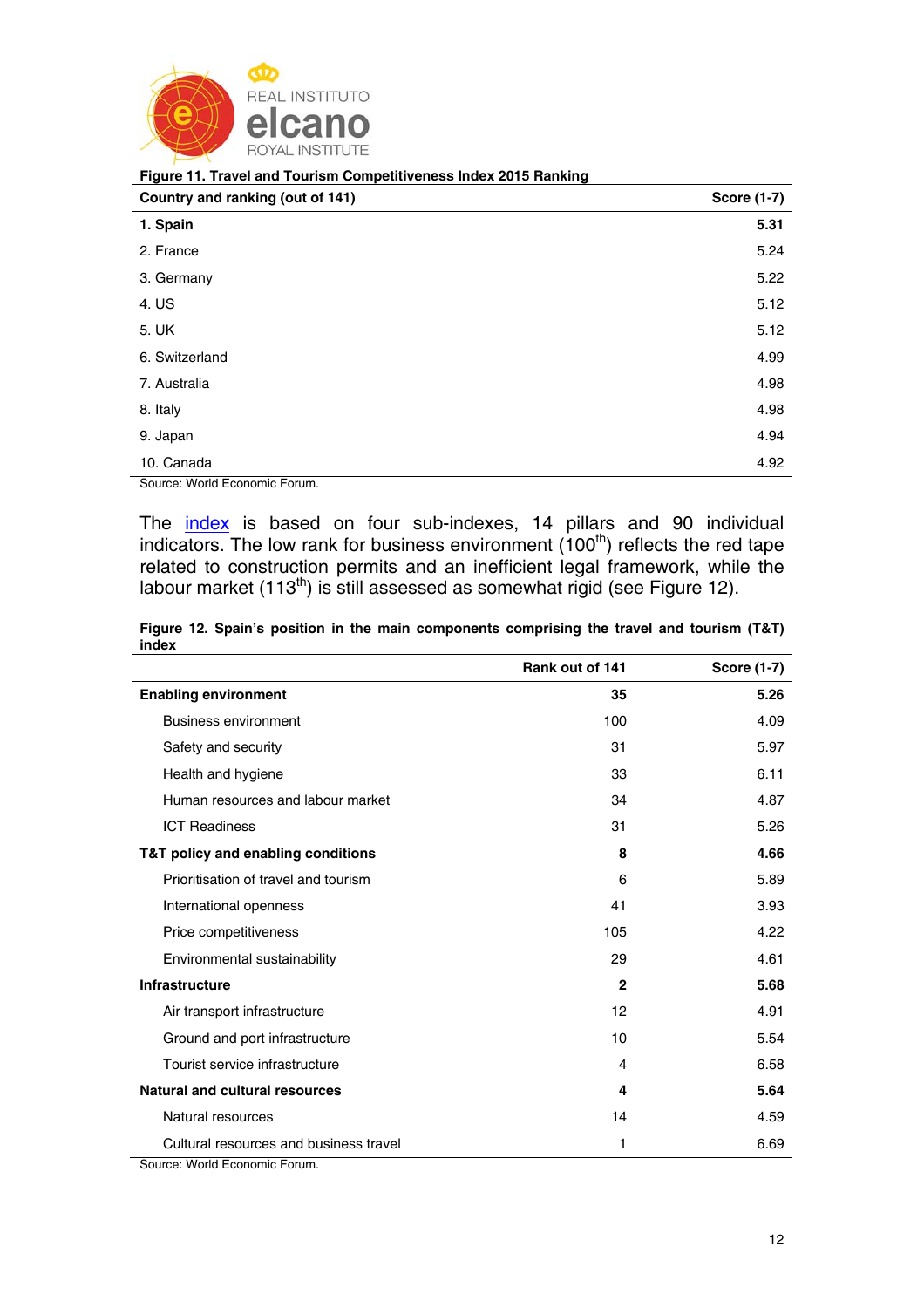

Tourism has long been a cornerstone of the economy. The number of visitors in 2014 was a record 64.9 million, up from 60.6 million in 2013. Britons, in particular, continue to flock to Spain in their millions and there has been a surge in visitors from emerging markets such as China, Brazil and Mexico.

The sector is playing an important role in Spain's economic recovery. In April the hotel business created 75,514 jobs, the largest number for any sector, bringing the total to 1.39 million (based on social security contributors).

## **Corporate Scene**

### *Volkswagen to invest €4.2 billion in its Spanish plants*

Volkswagen gave Spain a massive vote of confidence by announcing it would invest €4.2 billion over the next five years in its two Spanish plants.

The investment, the largest by VW in Spain and one of the biggest ever, is roughly the same as the total investment by all car companies in Spain in the last three years.

VW's two plants in Martorell and Navarra will make two new models. Last year they produced 748,400 cars, 13% more than in 2013. The company's turnover of €13.8 billion accounted for 1.3% of Spain's GDP.

VW bought the ailing SEAT (founded in 1950) in 1986.

### *Ibex-35 companies' profits up 38% in first quarter…*

The companies that comprise the Ibex-35 benchmark index of the Madrid stock exchange posted net profits of €9.39 billion in the first quarter, 38.2% more than in the same period of 2014.

The main driver of the much improved results were the seven banks in the index, which earned €4.22 billion (+65%), and Telefónica whose profit jumped 162% to €1.80 billion. This reflected a €1.20 billion tax gain linked to the sale of Telefónica's 02 operations in the UK to Hutchison Whampoa.

### *… But 'too opaque' in their information*

The companies that comprise the Ibex-35, the benchmark index of the Madrid stock market, scored on average 1.21 out of 4 in the latest assessment by the Corporate Social Responsibility Observatory, a non-profit making organisation subsidised by the Labour Ministry.

Red Eléctrica, the national grid, led the ranking with 2.01 and Grifols, a pharmaceutical company, was last with 0.54 (see Figure 13).